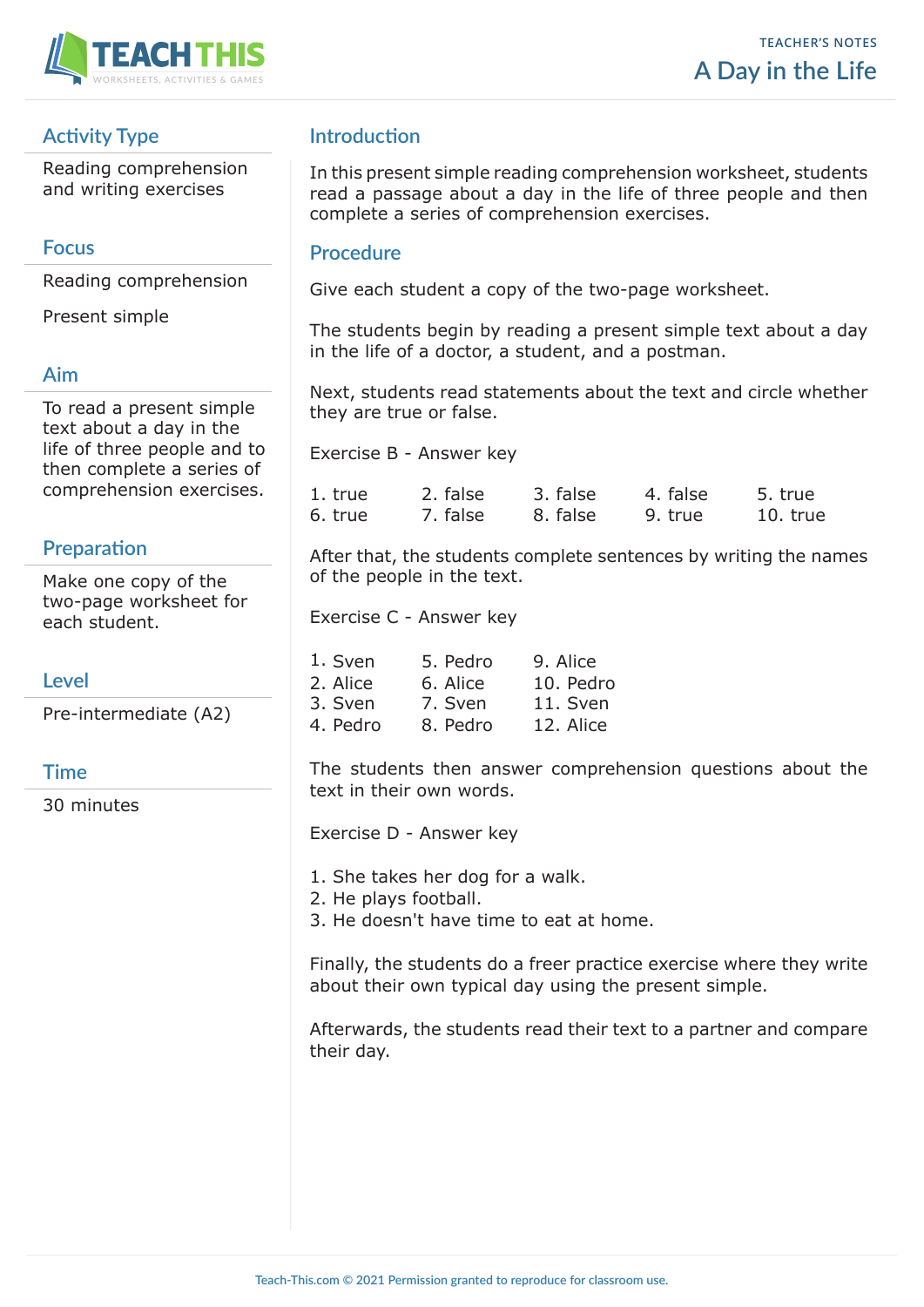

#### **A. Read the text about a day in the life of Alice, Pedro and Sven.**

Alice is a doctor. She lives in London with her husband and her dog. Everyday, she wakes up at 7:00, has a shower, and then makes breakfast. She eats toast with honey and drinks juice with her meal. Then, she gets in her car and drives to work. Alice starts work at 9:00. At 11:00, she stops and drinks a black coffee. She stays in her office at lunchtime and eats a sandwich. After she finishes work at 5:00, Alice goes to the gym. She gets home at 6:30. As soon as she arrives, she takes

her dog for a walk. After that, she starts cooking. Dinner is usually pasta and sometimes she has ice-cream for dessert. In the evenings, Alice likes to watch television. At 10:00, she goes to bed. She usually reads for ten minutes, then goes to sleep.

Pedro is a student. He lives in Madrid with his mother and his sister. During the week, he wakes up at 7:30. The first thing he does is brush his teeth. Then, he gets dressed and eats his breakfast. He usually has cereal with a banana. At 8:10, he catches a bus to school because his lessons start at 8:45. He has a break at 10:30 and usually eats a biscuit. At lunchtime, he eats soup in the school cafeteria with his friends. Pedro finishes school at 4:00. After school, he plays football and gets home around

5:30. His mother cooks dinner which they eat at 7:00. After dinner, Pedro does his homework and plays video games. At 9:30, he has a shower, then gets into bed and watches television. He goes to sleep at 10:30.

Sven is a postman, who lives in Stockholm with his brother. Sven starts work at 5:30, so he wakes up at 4:45. He puts on his uniform and walks to work. He doesn't have time to sit down and eat breakfast, so he usually eats a chicken sandwich on the way to work. He spends the morning delivering letters. He stops for lunch at 12:00. For lunch, he always eats a salad or a sandwich in the park. Sven finishes work at 3:30. He is often very tired, so he goes home and watches television. He



cooks dinner at 6:00, and his favourite meal is fish or meat with potatoes. After dinner, he practices the piano. At 8:30, he has a shower and brushes his teeth. He goes to bed at 9:30 and falls asleep immediately.

#### **B. Are the following statements about the text true or false? Circle the correct answer.**

| 1. Alice is married.                             | true | false |
|--------------------------------------------------|------|-------|
| 2. Alice goes to work by bus.                    | true | false |
| 3. Alice starts work earlier than Sven.          | true | false |
| 4. Alice drinks coffee with milk in the morning. | true | false |
| 5. Pedro lives with one of his parents.          | true | false |
| 6. Pedro gets home later than Sven.              | true | false |
| 7. Pedro has a shower in the morning.            | true | false |
| 8. Sven lives with his sister.                   | true | false |
| 9. Sven eats lunch outside.                      | true | false |
| 10. Sven falls asleep as soon as he goes to bed. | true | false |